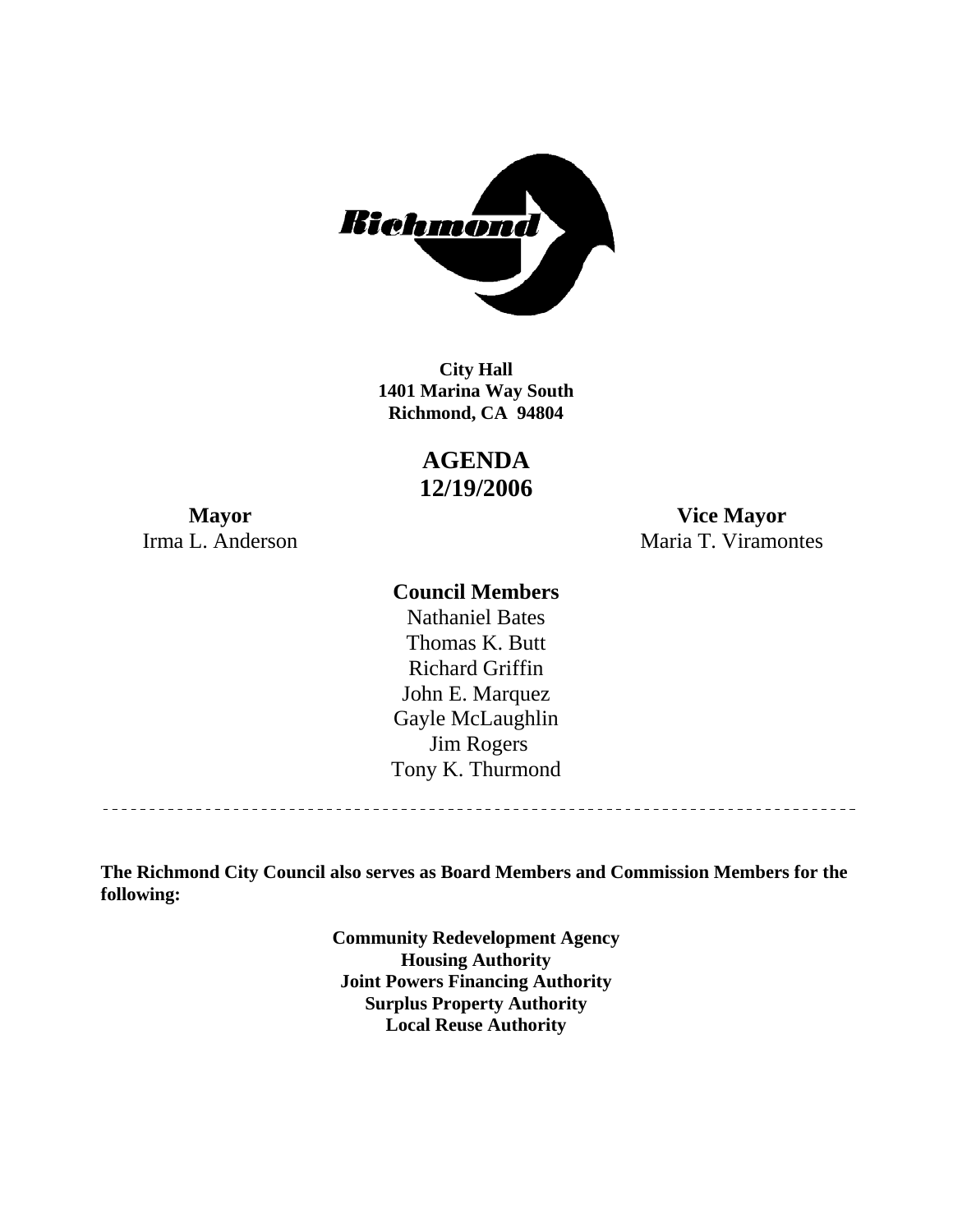# **MEETING PROCEDURES**

The City of Richmond encourages community participation at its City Council meetings and has established procedures that are intended to accommodate public input in a timely and time-sensitive way. As a courtesy to all members of the public who wish to participate in City Council meetings, please observe the following procedures:

**PUBLIC COMMENT ON AGENDA ITEMS:** Anyone who desires to address the City Council on items appearing on the agenda must complete and file a pink speaker's card with the City Clerk **prior** to the City Council's consideration of the item. Once the City Clerk has announced the item and discussion has commenced, no person shall be permitted to speak on the item other than those persons who have submitted their names to the City Clerk. Your name will be called when the item is announced for discussion. **Each speaker will be allowed TWO (2) MINUTES to address the City Council on NON-PUBLIC HEARING items listed on the agenda.** 

**OPEN FORUM FOR PUBLIC COMMENT:** Individuals who would like to address the City Council on matters not listed on the agenda or on **Presentations, Proclamations and Commendations, Report from the City Attorney, or Reports of Officers** may do so under Open Forum. All speakers must complete and file a pink speaker's card with the City Clerk **prior** to the commencement of Open Forum. **The amount of time allotted to individual speakers shall be determined based on the number of persons requesting to speak during this item. The time allocation for each speaker will be as follows: 15 or fewer speakers, a maximum of 2 minutes; 16 to 24 speakers, a maximum of 1 and one-half minutes; and 25 or more speakers, a maximum of 1 minute.** 

#### **SPEAKERS ARE REQUESTED TO OCCUPY THE RESERVED SEATS IN THE FRONT ROW BEHIND THE SPEAKER'S PODIUM AS THEIR NAME IS ANNOUNCED BY THE CITY CLERK.**

**CONSENT CALENDAR:** Consent Calendar items are considered routine and will be enacted, approved or adopted by one motion unless a request for removal for discussion or explanation is received from the audience or the City Council. A member of the audience requesting to remove an item from the Consent Calendar must complete and file a speaker's card with the City Clerk **prior to the City Council's consideration of Item C, Agenda Review.** An item removed from the Consent Calendar may be placed anywhere on the agenda following the City Council's agenda review.

*The City Council's adopted Rules of Procedure recognize that debate on policy is healthy; debate on personalities is not. The Chairperson has the right and obligation to cut off discussion that is too personal, too loud, or too crude.* 

**\*\*\*\*\*\*\*\*\*\*\*\*\*\*\*\*\*\*\*\*\*\*\*\*\*\*\*\*\*\*\*\*\*\*\*\*\*\*\*\*\*\*\*\*\*\*\*\*\*\*\*\*\*\*\*\*\*\***

# **Morning Open Session**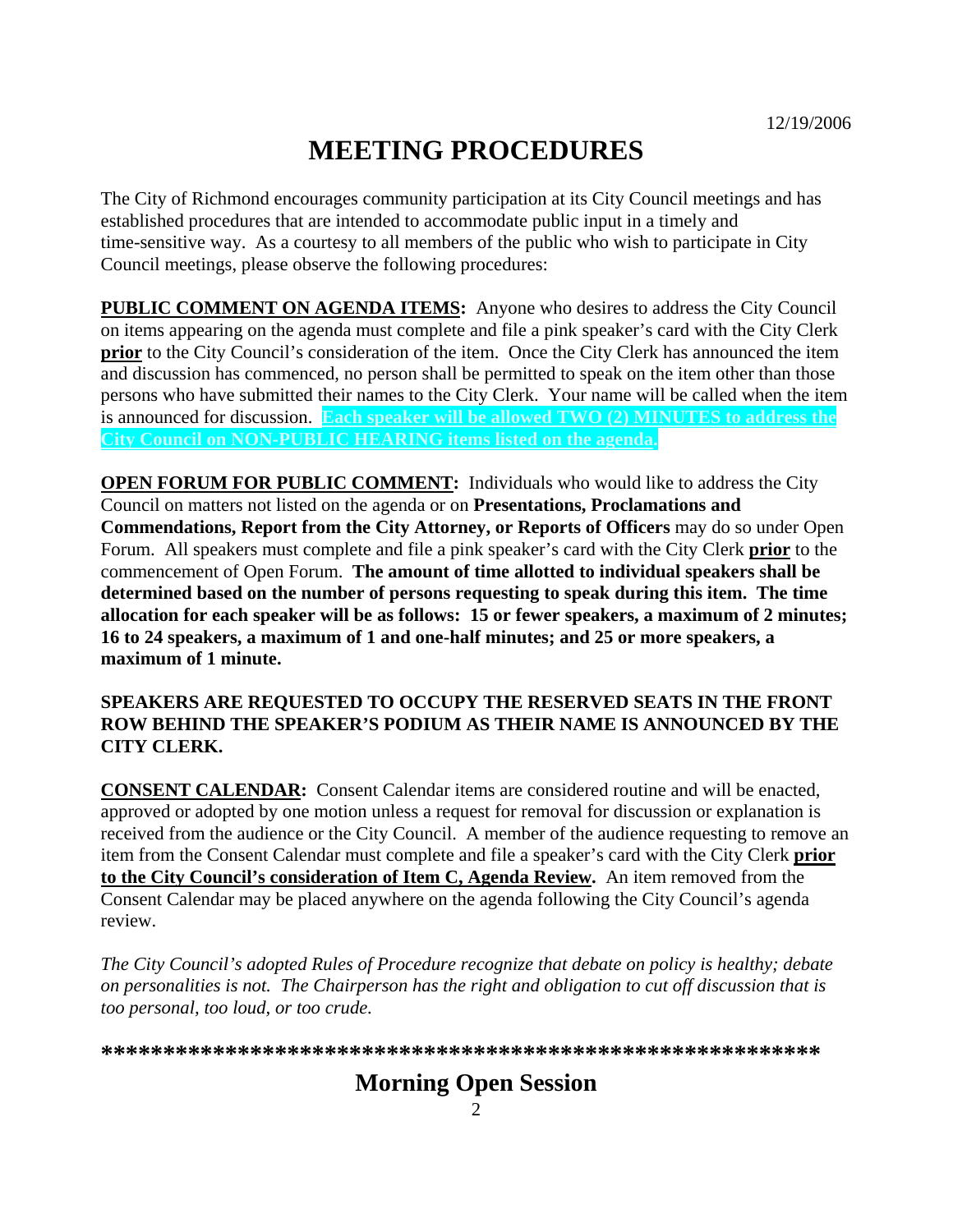$8:30 a.m.$ 

### **A. ROLL CALL**

### **B. PUBLIC COMMENT**

### **C. ADJOURN TO CLOSED SESSION**

### **Closed Session**

Shimada Room of City Hall

#### **A. CITY COUNCIL**

#### **CC A-1.** LIABILITY CLAIMS

Claimant: Frine Railsback Agency Claimed Against: City of Richmond Claimant: Johnny Thompson Agency Claimed Against: City of Richmond Claimant: James Chew Agency Claimed Against: City of Richmond Claimant: Lazaris Fuller Agency Claimed Against: City of Richmond

**CC A-2.** PUBLIC EMPLOYEE PERFORMANCE EVALUATION (Government Code Section 54957.6)

Titles: City Attorney, City Clerk,and City Manager

### **CC A-3.** CONFERENCE WITH LEGAL COUNSEL – ANTICIPATED LITIGATION

Significant exposure to litigation pursuant to subdivision (b) of Government Code Section 54956.9:

One Case

**\*\*\*\*\*\*\*\*\*\*\*\*\*\*\*\*\*\*\*\*\*\*\*\*\*\*\*\*\*\*\*\*\*\*\*\*\*\*\*\*\*\*\*\*\*\*\*\*\*\*\*\*\*\*\*\*\*\*\*\*** 

# **Richmond Community Redevelopment Agency**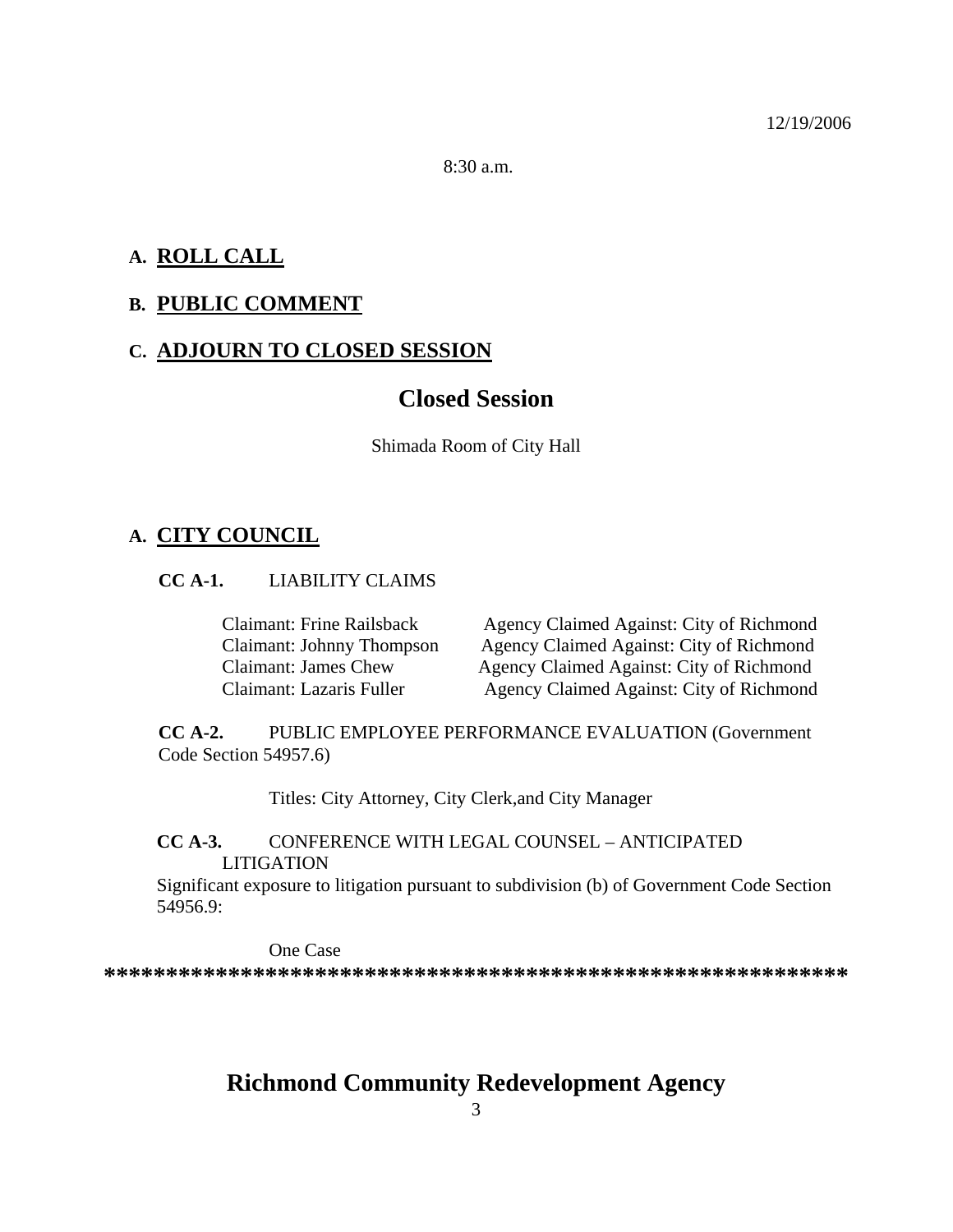6:30 p.m.

### **A. PLEDGE TO THE FLAG**

### **B. ROLL CALL**

### **C. STATEMENT OF CONFLICT OF INTEREST**

#### **D. CONSENT CALENDAR**

- **D-1. ADOPT A RESOLUTION** authorizing the Executive Director to execute a contract amendment with PES Environmental, Inc. in an amount not to exceed \$395,750, for a total contract amount not to exceed \$985,180, for the remediation of "Area T," Marina Bay and authorizing a budget adjustment in the amount of \$390,000 to fund the amendment - Richmond Community Redevelopment Agency (Steve Duran 307-8140).
- **D-2. ADOPT A RESOLUTION** authorizing the Executive Director to execute the Amended and Restated Agreement between EAH and the Agency pertaining to the payment of ad valorem property taxes for the Crescent Park Apartments - Richmond Community Redevelopment Agency (Steve Duran 307-8140).
- **D-3. AUTHORIZE** the Executive Director to negotiate and execute a contract with Moore Iacofano Goltsman (MIG) for facilitation of a design charrette process for the Point Richmond Shores Project, in an amount not to exceed \$64,186 in accordance with the scope of work of work set forth in the attached proposal dated November 28, 2006, from MIG, subject to final approval of contract language by the Agency Attorney - Richmond Community Redevelopment Agency (Steve Duran 307-8140).
- **D-4. AUTHORIZE** the Executive Director to execute a lease between the Richmond Community Redevelopment Agency and Ford Point, LLC for tenant parking associated with the Ford Assembly Building and Port of Richmond use-parking at the Ford Assembly Building - Richmond Community Redevelopment Agency (Steve Duran 307-8140).
- **D-5. APPROVE** minutes of the meeting held on December 12, 2006 City Clerk's Office (Diane Holmes 620-6513).

### **E. OPEN FORUM FOR PUBLIC COMMENT**

### **F. ADJOURNMENT**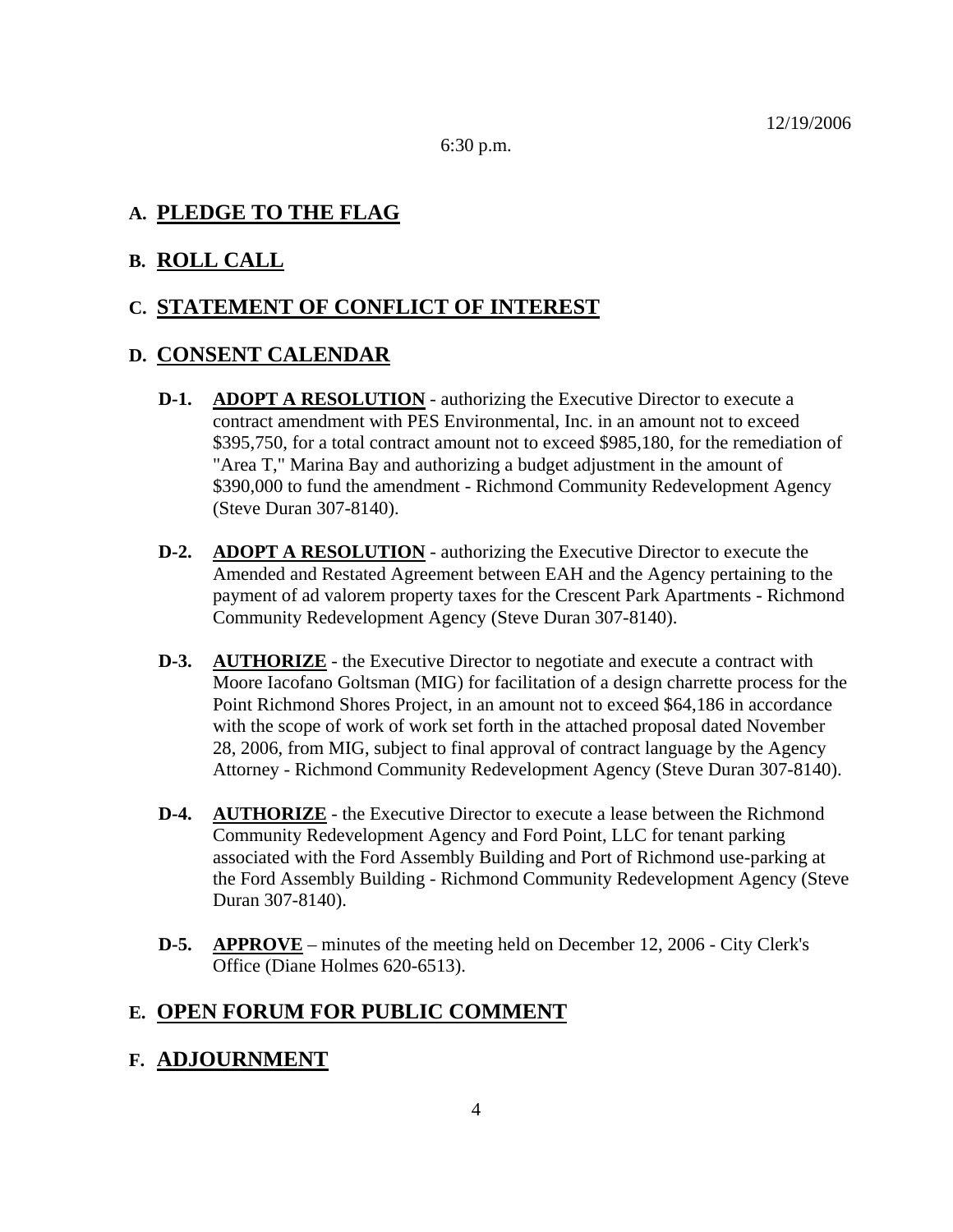# **Special Joint Meeting of Joint Powers Financing Authority/City Council**

6:40 p.m.

# **A. ROLL CALL**

# **B. STATEMENT OF CONFLICT OF INTEREST**

# **C. CONSENT CALENDAR**

**C-1. APPROVE** - minutes of the meetings held on January 17 and November 21, 2006 - City Clerk's Office (Diane Holmes 620-6513).

# **D. ADJOURNMENT**

**\*\*\*\*\*\*\*\*\*\*\*\*\*\*\*\*\*\*\*\*\*\*\*\*\*\*\*\*\*\*\*\*\*\*\*\*\*\*\*\*\*\*\*\*\*\*\*\*\*\*\*\*\*\*\*\*\*\*\*\*** 

# **Special Joint Meeting Richmond Redevelopment Agency/Richmond Housing Authority/City Council 6:43 p.m.**

# **A. ROLL CALL**

# **B. STATEMENT OF CONFLICT OF INTEREST**

# **C. CONSENT CALENDAR**

**C-1. APPROVE** - minutes of the meeting held on December 12, 2006 - City Clerk's Office (Diane Holmes 620-6513).

# **D. ADJOURNMENT**

**\*\*\*\*\*\*\*\*\*\*\*\*\*\*\*\*\*\*\*\*\*\*\*\*\*\*\*\*\*\*\*\*\*\*\*\*\*\*\*\*\*\*\*\*\*\*\*\*\*\*\*\*\*\*\*\*\*\*\*\*\*\*\*\*\*\***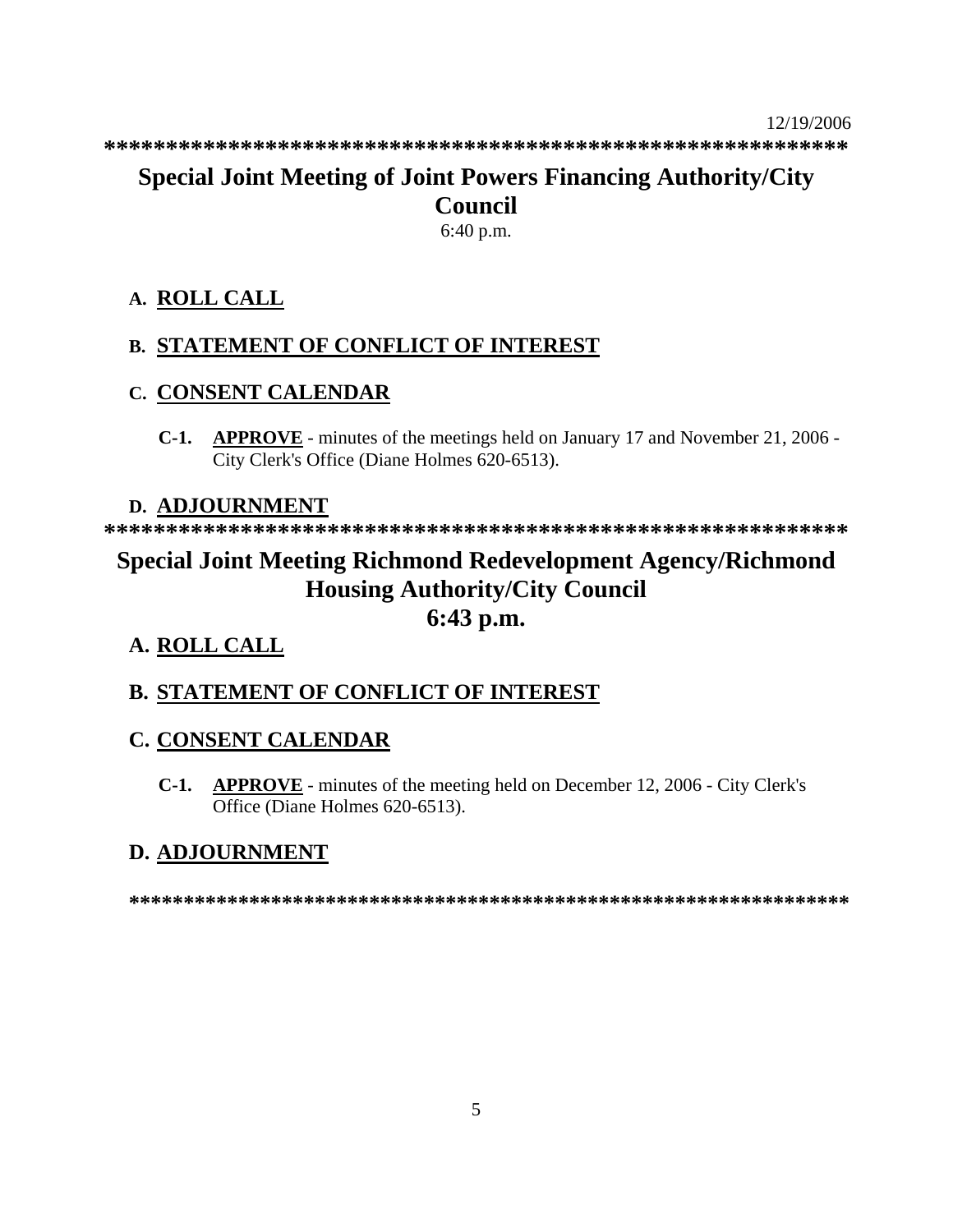# **Joint Meeting Richmond Community Redevelopment Agency/City Council**

6:45 p.m.

### **A. ROLL CALL**

### **B. STATEMENT OF CONFLICT OF INTEREST**

### **C. CONSENT CALENDAR**

**C-1. ADOPT** - the following resolutions regarding the proposed Public Improvements Development Agreement with Ford Point LLC:

(a) **City Council Resolution**: (1) authorizing a Public Improvement Development Agreement with Ford Point LLC in an amount not to exceed \$800,000 for improvements to Harbour Way South, and (2) waiving the public contracting procedures for this project; and

(b) **Redevelopment Agency Resolution**: (1) authorizing a Public Improvement Development Agreement with the Ford Point LLC in an amount not to exceed \$800,000 for improvements to Harbour Way South; and (2) waiving the public contracting procedures for this project - Richmond Community Redevelopment Agency (Steve Duran 307-8140).

**C-2. APPROVE** – minutes of the meeting held on December 12, 2006 – City Clerk's Office (Diane Holmes 620-6513).

### **D. OPEN FORUM FOR PUBLIC COMMENT**

### **E. ADJOURNMENT**

**\*\*\*\*\*\*\*\*\*\*\*\*\*\*\*\*\*\*\*\*\*\*\*\*\*\*\*\*\*\*\*\*\*\*\*\*\*\*\*\*\*\*\*\*\*\*\*\*\*\*\*\*\*\*\*\*\*\*** 

### **CITY COUNCIL**  7:00 p.m.

### **A. ROLL CALL**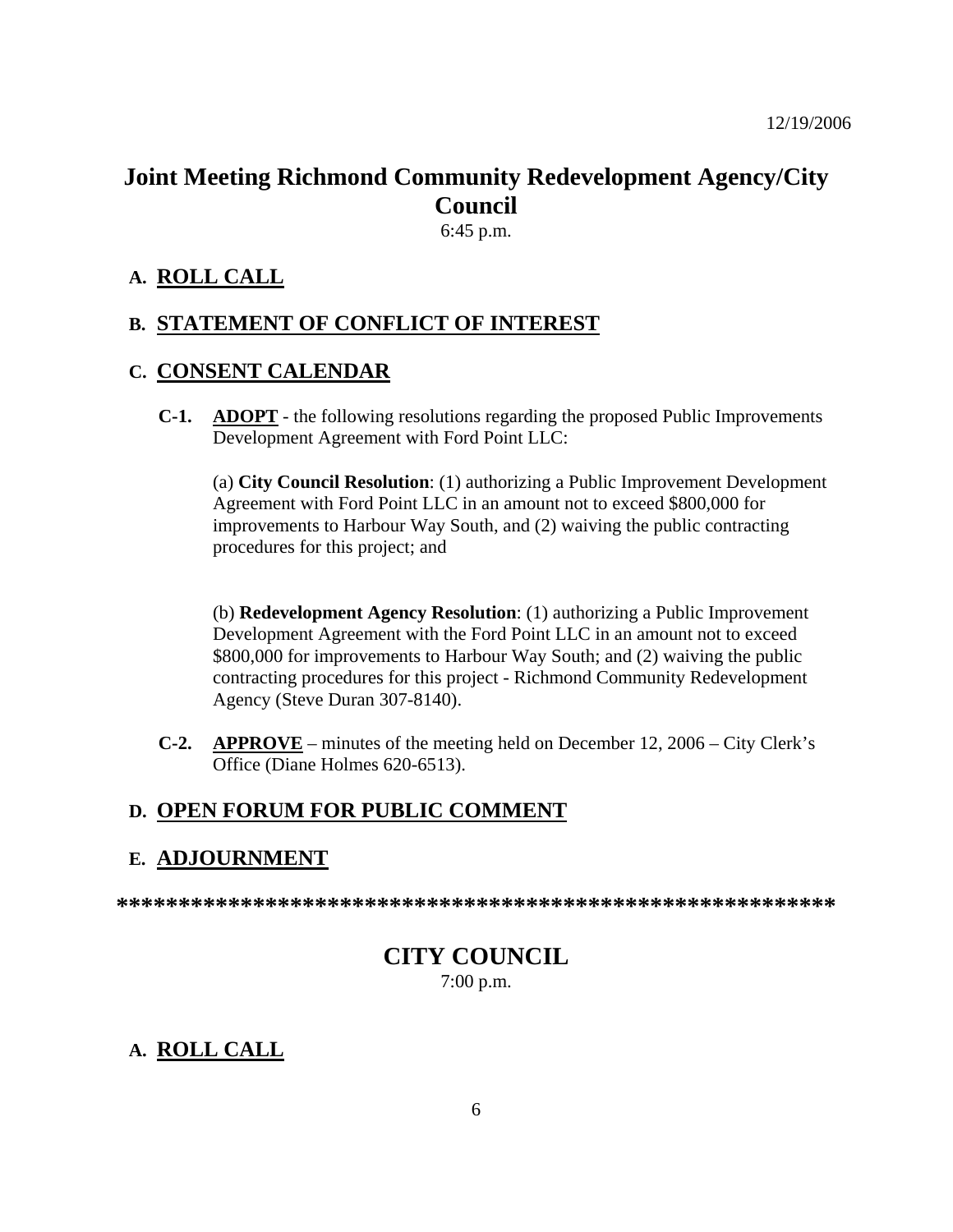### **B. STATEMENT OF CONFLICT OF INTEREST**

#### **C. AGENDA REVIEW**

## **D. REPORT FROM THE CITY ATTORNEY OF FINAL DECISIONS MADE AND NON-CONFIDENTIAL DISCUSSIONS HELD DURING CLOSED SESSION**

### **E. OPEN FORUM FOR PUBLIC COMMENT**

### **F. PRESENTATIONS, PROCLAMATIONS, AND COMMENDATIONS**

**F-1.** Presentation of \$600,000 in clean-up grant funds from the Environmental Protection Agency to the Redevelopment Agency and its non-profit partners for the clean-up of the site to be used for the Miraflores Housing Development - Richmond Community Redevelopment Agency (Steve Duran 307-8140).

#### **G. CONSENT CALENDAR**

- **G-1. ADOPT A RESOLUTION** (1) authorizing the administration and expenditure of the Hazardous Waste Facility License Fee paid by Veolia Environmental Services and (2) authorizing the City Manager's Office to negotiate and execute contracts with the selected nonprofit organizations in an amount not to exceed \$92,500 - City Manager's Office (Bill Lindsay 620-6512).
- **G-2. APPROVE** (1) the new one-year contract for the 2007 calendar year between the City of Richmond and the Community Housing Development Corporation of North Richmond ("CHDC") for an amount not exceed \$146,145; and (2) adopt a City Council Resolution accepting funds from the 2006-07 North Richmond Waste and Recovery Mitigation Fee Fund currently being held by Contra Costa county to be used to finance the proposed contract with the CHDC - City Manager's Office (Bill Lindsay 620-6512).
- **G-3. APPROVE** addendum to State of California Purchase Card Program Master Services Agreement (DGS MSA 5-06-99-01) authorizing continued participation in this program. The City has participated in this program since October 2002 - Finance Department (James Goins 620-6740).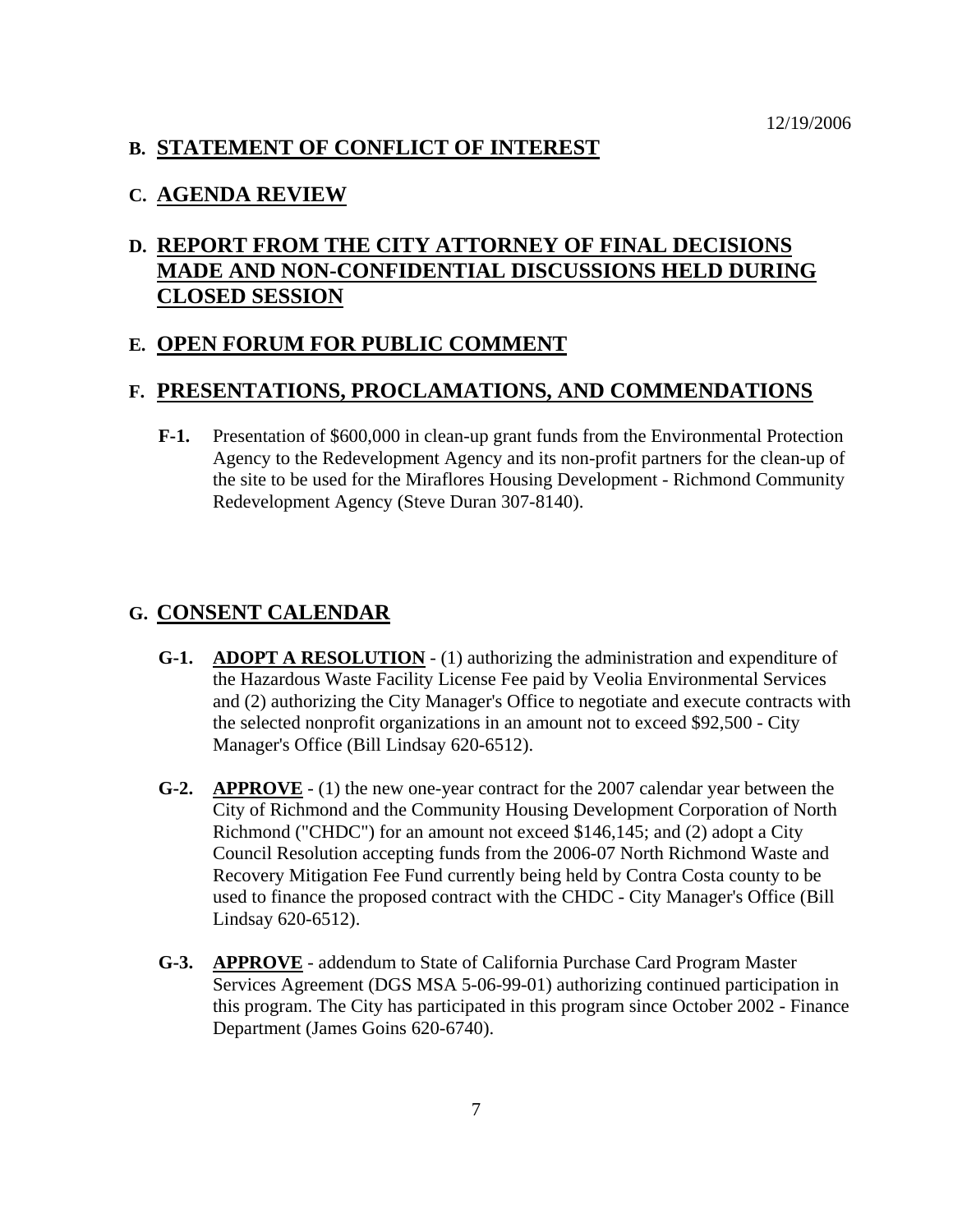- **G-4. ADOPT A RESOLUTION** adopting the Capital Improvement Project budgets for fiscal years 2003-04 and 2004-05 - Finance Department (James Goins 620-6740).
- **G-5. ADOPT AN ORDINANCE** amending Richmond Municipal Code Section 9.20.150 and 9.20.155 to increase the solid waste collection rates to reflect a 2.48% change in the Consumer Price Index (CPI) - City Attorney's Office (John Eastman 620-6509).
- **G-6. APPROVE** the agreement with Sideman & Bancroft for legal services related to Utility Users Tax issues at the rate of \$350 per hour - City Attorney's Office (John Eastman 620-6509).
- **G-7. ACCEPT** the work performed by Bay Cities Paving and Grading, Inc. for the completion of the Carlson Boulevard Improvement Project, for a final construction cost of \$688,938.90 - Engineering (Rich Davidson 307-8105).
- **G-8. AUTHORIZE** the City Manager to execute a contract with DuAll Safety to administer the City's Safety and Loss Prevention Program at a cost of \$120,000 a year and for a term from January 1, 2007, through June 30, 2010 - Human Resources (Leslie Knight 620-6600).
- **G-9. APPROVE** appointment and re-appointment to the following board and commission: Personnel Board: Emile de Vera, term expiring December 31, 2011; Housing Advisory Commission: Mary Williams, Incumbent, term expiring November 1, 2008 - Mayor Anderson (620-6503).
- **G-10. APPROVE**  the retainer agreement with a law firm to investigate allegations of discrimination made against the Police Department – City Manager's Office (Bill Lindsay 620-6512).
- **G-11. APPROVE** a sole source procurement and authorized the City Manager to execute a contract with Single Source Consulting for workers' compensation consulting service at a cost of \$22,000 and for a term from November 1, 2006, through June 30, 2007 – Human Resources (Leslie Knight 620-6600).
- **G-12. APPROVE** a contract with Robert Half International DBA Account Temps in the amount of \$25,000 to provide temporary accounting personnel to assist in the preparation of schedules for the Fiscal Year2006 Financial Audit – (Finance Department) James Goins 620-6740.
- **G-13. APPROVE** minutes of the meeting held on December 12, 2006 City Clerk's Office (Diane Holmes 620-6513).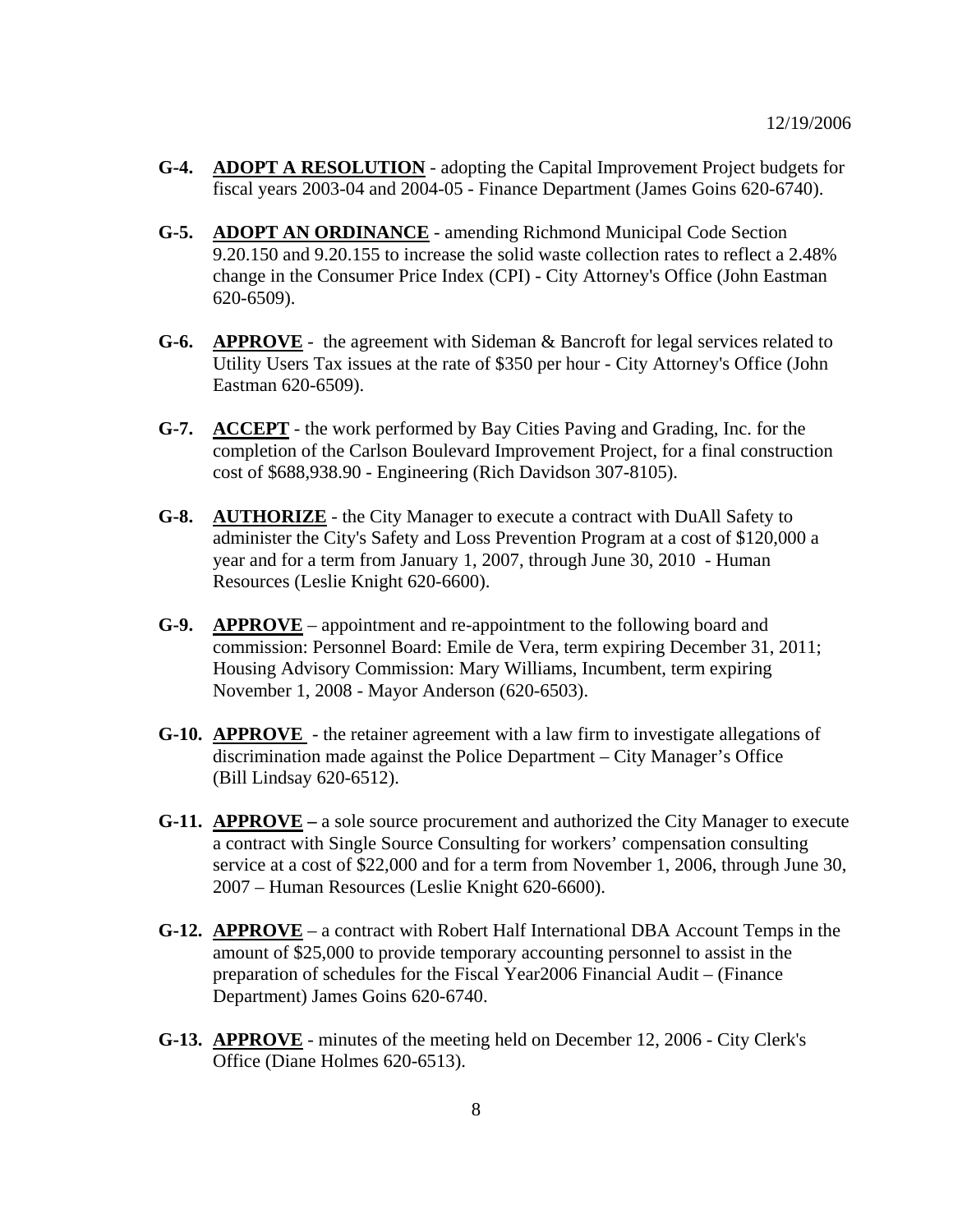### **H. PUBLIC HEARINGS**

#### **I. RESOLUTIONS**

**I-1. ADOPT A RESOLUTION** - declaring The Canvass of Returns and Results of the General Municipal Election held on November 7, 2006 - City Clerk's Office (Diane Holmes 620-6513).

#### **J. ORDINANCES**

### **K. COUNCIL AS A WHOLE**

**K-1.** Approve the "Scenario B" phasing option for the Civic Center Project, which would complete the renovation of the City Hall and the old Hall of Justice (HOJ), the Civic Plaza, and certain improvements to the Auditorium meeting rooms and foyer areas, including a new City Council Chamber in the Bermuda Room and direct staff to implement the approved phasing option. The recommended option includes:

(a) **ADOPT** a resolution finding that the Civic Center Project is a Master Development Project, recognizing Richmond Civic Center Partners as the Developer chosen for the Project and recognizing Swinerton Builders as the contractor chosen for relocation of the Police Department - Richmond Community Redevelopment Agency (Steve Duran 307-8140); and

(b) **ADOPT** a resolution authorizing the city manager to execute an agreement with Richmond Civic Center Partners, LLC for Phase 1A of the Civic Center Revitalization Project in an amount not to exceed \$10.4 million - Richmond Community Redevelopment Agency (Steve Duran 307-8140); and

(c) **ADOPT** a resolution approving a lease with DiCon Fiberoptics, Inc. for a temporary police station consisting of approximately 52,000 square feet at 1689 Regatta Way for a term of three years with five (5) consecutive one-year renewal options and authorizing the city manager to implement City Council direction and expend funds - Richmond Community Redevelopment Agency (Steve Duran 307- 8140); and

(d) **ADOPT** a resolution authorizing the execution of certain documents in connection with a Forward Interest Rate Swap Agreement for the proposed Civic Center Financing Plan – Finance Department (James Goins 620-6740).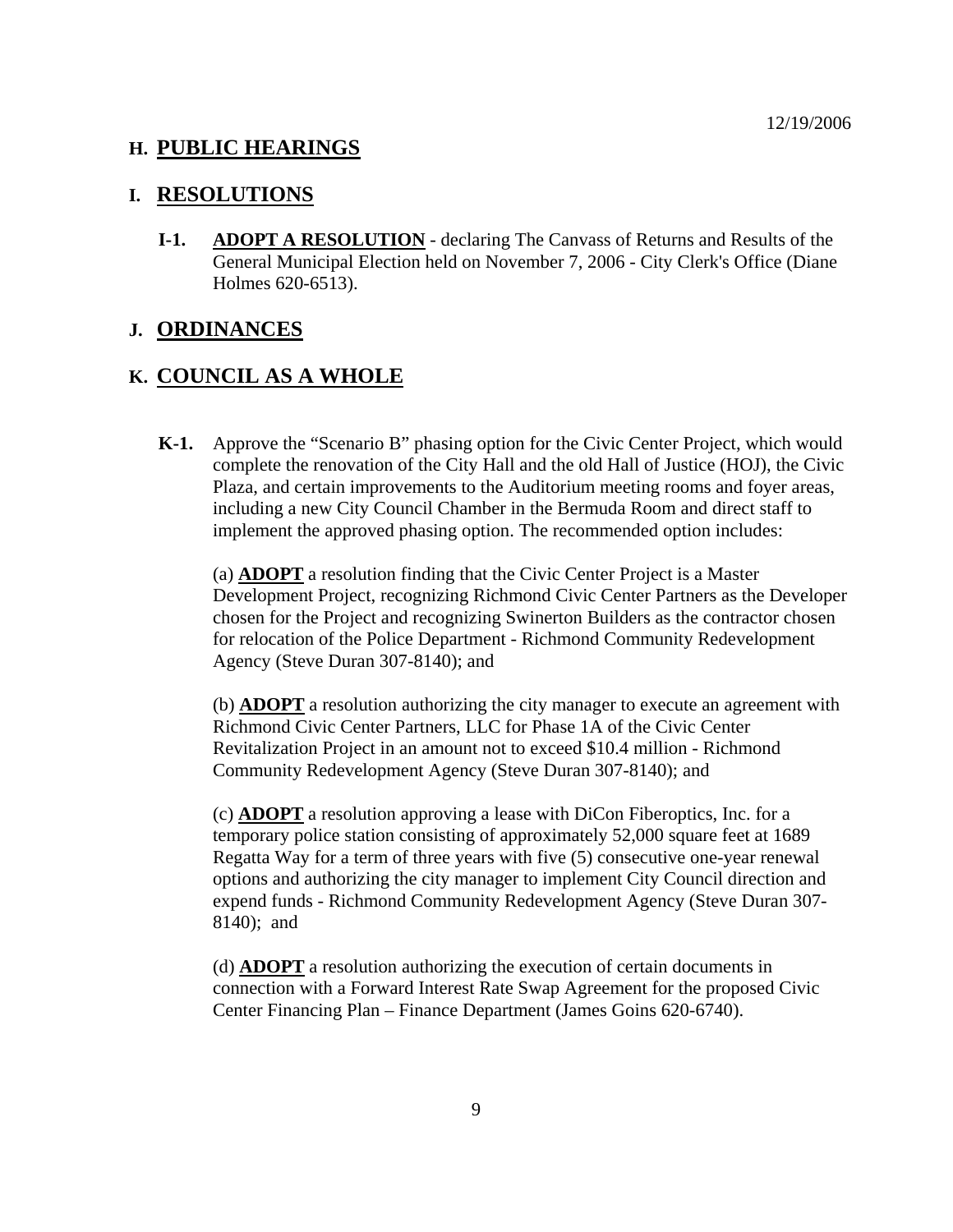- **K-2.** Consider issues related to parcels 556-121-017, 556-121-024, and 556-121-025; direct staff not to sell APN 556-121-025 and to negotiate the repurchase of APN 556-121-017 and APN 556-121-024, generally south of Point Richmond Tech Center 2, southwest of Canal and Cutting Boulevards.- Richmond Community Redevelopment Agency (Steve Duran 307-8140).
- **K-3.** Approve an allocation of \$125,000 toward a \$575,000 contract with Moore Iacofano Goltsman (MIG) Inc., to develop a Specific Plan for the San Pablo Avenue corridor between the intersection of Macdonald Avenue and the Contra Costa Alameda County line. Remaining contract in the amount of \$450,000 are from the City of El Cerrito (\$270,000) and the West Contra Costa Transportation Advisory Committee (WCCTAC) (\$180,000) - Planning Department (Richard Mitchell 620-6706)
- **K-4.** Authorize staff to prepare modifications to the current design review process, including modification to underlying ordinance, and return to Council with the modifications and or options for approval by March 30, 2007 - Planning Department (Richard Mitchell 307-8159).
- **K-5.** Approve the Community Based Prosecution Program Agreement with the Contra Costa County District Attorneys' Office which would assign a Deputy District Attorney to the Police Department at a net annual cost to the City of \$139,000 - City Attorney's Office (John Eastman 620-6509).
- **K-6.** Approve a meeting of regionally elected officials to occur in late January or early February 2007, to discuss violence reduction strategies and fund-raising efforts - Councilmember Thurmond (620-6581).
- **K-7.** Discuss and direct staff regarding consideration of partnering with Rosie the Riveter Trust to Preserve the Sheet Metal Shop - Councilmember Butt, Bates, and Marquez (236-7435/620-6581).

### **L. COMMUNICATIONS**

### **M. REPORTS OF OFFICERS: STANDING COMMITTEE REPORTS, REFERRALS TO STAFF, AND GENERAL REPORTS (INCLUDING AB 1234 REPORTS)**

### **N. ADJOURNMENT**

**\*\*\*\*\*\*\*\*\*\*\*\*\*\*\*\*\*\*\*\*\*\*\*\*\*\*\*\*\*\*\*\*\*\*\*\*\*\*\*\*\*\*\*\*\*\*\*\*\*\*\*\*\*\*\*\*\*\***